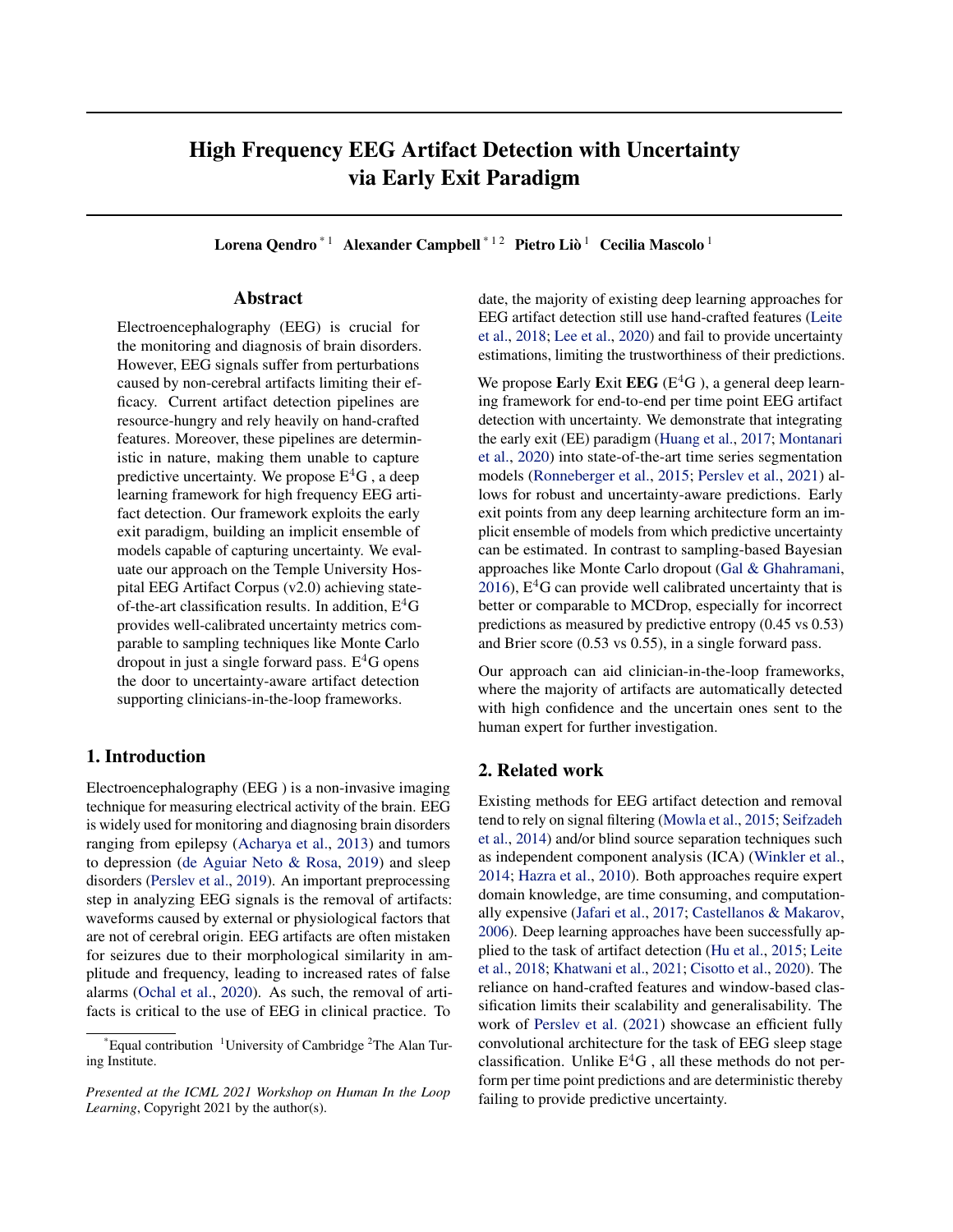### 3. Method

Let  $x_{1:T}$  2  $R^{M}$  <sup>T</sup> denote a time series with channels of lengthT, while y<sub>1:T</sub> 2 f 0; 1g<sup>C T</sup> is a corresponding time series of class labels. An artifact is de ned as a subsequence of time poin $(y_t, y_{t+s})$  y<sub>1:T</sub> of lengths such that  $1 < s$  T.

### 3.1. Ensemble of early exits

Let f () represent any multi-layered neural network archi-L<sup>(i)</sup>, training the blocks that precede each exit point <sup>1)</sup> for tecture with parameterswhich can be decomposed in Bo blocks (or layers)

$$
f(x_{1:T}) = (f^{(B)} \t f^{(B-1)} \t f^{(1)})(x_{1:T})
$$
 (1)

where  $=$   $\left[\begin{array}{cc} B \\ i=1 \end{array}\right]$  and denotes function composition  $(f^{(i)} - f^{(j)})( ) = f^{(i)}(f^{(j)})( )$  wheni  $\theta$  j.

Given the intermediary output<sup>(i)</sup> = f<sub>i</sub>(h<sup>(i 1)</sup>) of the i-th block, letg $^{(i)}$  $\binom{1}{i}$  () denote a corresponding exit branch with parameters, Each exit branch maps the intermediary output to a prediction  $\phi_{1}^{(i)}$  $_{1:T}^{(i)} = g_{i}(h^{(i)})$ . The set of early exit predictions

$$
f(x_{1:T}) = f \hat{y}_{1:T}^{(1)}; \dots; \hat{y}_{1:T}^{(B)}g;
$$
 (2)

Figure 1.Training with early exits. Each exit branch<sup>(i)</sup> propagates the prediction error in relation to the ground truth label  $i = 1$  : : : : :  $B$  .

speci c exit point forces the network to learn better features at the preceding laye[rs \(Scardapane et al.,](#page-5-0) 2020).

This procedure allows for an ef cient training of the whole ensemble in one go. Furthermore, differently from traditional deep ensembles using varying architectures, EEs as an ensemble allow for the earlier exits to incorporate feature learnt from the exits that follow.

3.3. Inference and predictive uncertainty

During inference, a single forward pass of the network produces a sequence of predictions, exportentiallymore accurate than the previous one. The overall prediction of the

 $(4)$ 

where each  $\mathfrak{h}_{1\cdot}^{(\mathfrak{i})}$  $1/1$  represents the per time point prediction ensemble can be computed as the mean of a categorical of thei-th model, constituting an implicit ensemble of net-distribution obtained from aggregating the predictions from works. the individual exits

The typical use case of EEs is for conditional computation models where each exit is gated on a satis ed criterion such as accuracy in order to save time and computation (Bolukbasi et al., 2017). However, we exploit this paradigm to havemore than oneprediction at trainingand inference

time (Equation 2), equipping the model with awareness of where the softmax function is applied time pointwise. Aluncertainty which can be leveraged for a variety of taskshough the softmax function scales inputs to the ranget, ranging from robustness (out-of-distribution detect[ion \(O](#page-5-0)vait is not a valid measure of probability since it is based [dia et al.](#page-5-0), [2019](#page-5-0))) to decision making (optimal group voting on a point estimate. In contrast, as shown in Equ[ati](#page-6-0)on 7 strategie[s \(Shahzad & Lavesson,](#page-5-0) 2013)). (Appendix 6), using our framework, real probability can be approximated fromB different possible outcomes from a

### 3.2. Training with early exists

To train a model with EEs, the loss function is a composition Given the approximate distribution in Equati[on](#page-6-0) 7 (Apof the individual predictive losses of each exit (see Figure 1) pendix 6), EG can therefore capture predictive uncertainty As such, each prediction propagates the error in relation t<sup>as measured</sup> by metrics such as entropy:

the ground truth label to the blocks preceding that exit. This can be represented as a weighted sum

$$
L = \sum_{i=1}^{10} i L^{(i)}(y_{1:T}; \hat{y}_{1:T}^{(i)})
$$
 (3)

 $H(y_{1:T} | x_{1:T}) =$  $V_1$   $T_2$  2f 0;1g  $p(y_{1:T} jx_{1:T})$  log  $p(y_{1:T} jx_{1:T})$ : (5)

Predictive uncertainty metrics give an interpretation of model decisions that can inform post-processing heuristics

whereL $^{(\mathrm{i})}(\ ;\ )$  is the loss function for the th block's exit and i 2 f 0; 1g is a weight parameter corresponding to thetions for further investigation by a human expert, thereby, relative importance of the exit. Increasing the weight at ancreasing the overall trust and accuracy of the model. which would allow for the isolation highly uncertain predic-

$$
p(y_{1:T}jx_{1:T}) = \frac{1}{B}\sum_{i=1}^{X^B} \text{Softmax}(y_{1:T}^{(i)})
$$

single underlying data generating process.

X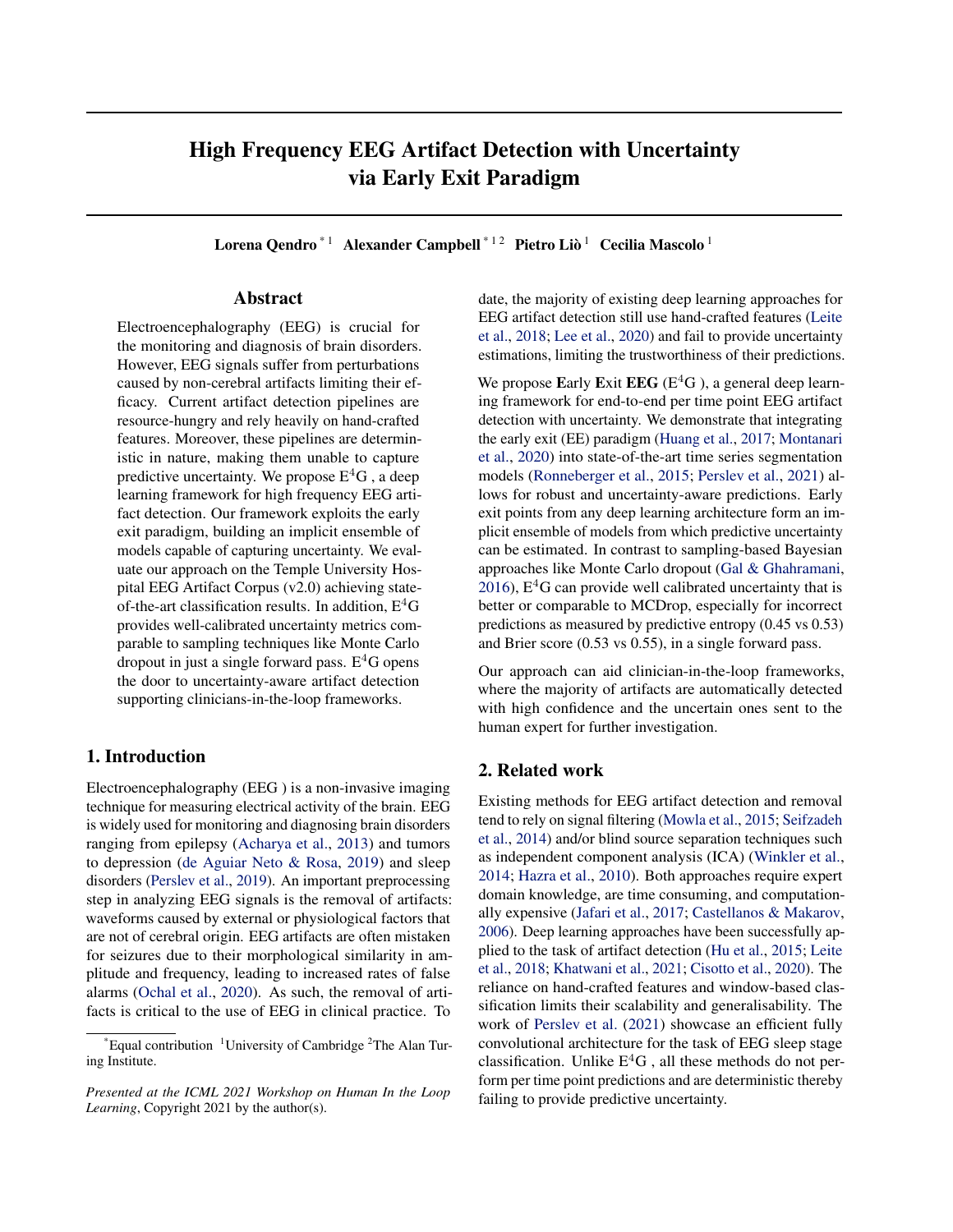High Frequency EEG Artifact Detection with Uncertainty via Early Exit Paradigm

| Model                                                                                                                         | F1 Score" Precision"       | Recall" | <b>Predictive Entropy</b> |        | <b>Brier Score</b>                                                                                    |        | Predictive Con dence |        |
|-------------------------------------------------------------------------------------------------------------------------------|----------------------------|---------|---------------------------|--------|-------------------------------------------------------------------------------------------------------|--------|----------------------|--------|
|                                                                                                                               |                            |         | True #                    | False" | True #                                                                                                | False" | True "               | False# |
| Vanilla U-Net                                                                                                                 | 0.840 0.854 0.854 0.832 11 |         | $\overline{\phantom{0}}$  |        |                                                                                                       |        |                      |        |
| MCDrop U-Net                                                                                                                  |                            |         |                           |        | 0.0. 0.222 00 0.200 0.528 0.0 0.528 0.0 0.023 0.0 0.243 0.0 0.457 0.0 0.243 0.0 0.821 0.0 0.821 0.807 |        |                      |        |
| 01. 0.274 0.1 0.886 01 0.547 0.01 0.647 0.1 0.274 0.274 0.278 11 0.278 0.01 0.531 0.01 0.030 0.01 0.547 0.01 0.886 0.01 0.274 |                            |         |                           |        |                                                                                                       |        |                      |        |

Table 1.Classi cation results and uncertainty metrics for EEG artifact detection on TUH-A. Reported results are the mean and standard deviation across 5 runs, each with a different random seed. The best results correspond to low uncertainty for true (right) prodictions ( and high uncertainty for false (wrong) prediction\$.(

# 4. Experiments

### 4.3. Results

4.1. Dataset

Table 1 presents results for the task of per time point EEG

We evaluate our framework on the Temple University EEG. These serves is the consider and the score, Artifact Corpus (v2.0) (TUH-A) (Hamid et al., 2020). The dataset is composed of real EEG signals from 213 patients concertainty (see Appendix C.1 for a detailed description). contaminated with artifacts which are human expert annoartifact detection on the TUH-A test dataset. In addition predictive con-dence and predictive entropy as measures of

tated. The artifacts range from chewing, eye movemenf, rom the results it is clear that training with EEs does not muscular movement, shivering and electrode errors. To bestegrade F1 score compared to the vanilla baseline (83.8% of our knowledge, we are the rst to use this dataset in an au S 84%). Instead, activating dropout during inference in tomatic artifact detection framework. Appendix A contains MCDrop lowers F1 score by3%, suggesting a higher numfurther details on the dataset and preprocessing.

### 4.2. Implementation

ber of samples is required at test time to compensate for the dropped weights during inference. Already, by considering only 5 samples MCDrop increases latency by 5.2x compared to the vanilla baseline, while  $\mathbf \mathbf G$  increases latency only marginally (by only  $1.1x$ )<sup>1</sup>

For  $E^4G$ , the backbone neural network $($ ) is implemented

as a temporal U-Net (Perslev et al., 2021), a fully convoluas a temporal S Hot (Fersion Stall, 2021), a rally serivered mortantly, EG can provide well calibrated uncertainty

tation. We place exit block**g**  $\overline{\mathfrak{g}}$  ( ) after each decoder block resulting in 4 predictions plus the output layer making a ensemble of  $B = 5$  as depicted in Figure 2. The ensemble size is in line with previous work suggesting the optimal number of samples needed for well calibrated uncertainty (Ovadia et al., 2019; Qendro et al., 2021a;b).

We compare  $EG$  with two baselines both using the same backbone architecture. The rst is a vanilla U-Net with no early exits and the second adds dropout at the end of each decoder block with a probability  $\phi = 0:2$ . The latter model is used for Monte Carlo dropout (MCDrop) (Gal & Ghahramani, 2015) based on 5 forward passes during testing.

For training, we use a joint loss composed of an equally weighted cross entropy loss and dice loss (Taghanaki et al., 2019; Isensee et al., 2019). All exits are considered as equally important by setting  $= 1$ . We train all models for a maximum of 200 epochs with a batch size of 50 using

the Adam optimizer (Kingma & Ba, 2014) with a learning rate of 1e-3. To prevent over tting, model training was stopping based on no improvement in validation F1 score. By the connections which perform feature concatenation (bottom). All experiments are performed in PyTorch (Paszke et al. Exit blocks are placed after each hidden decoder block. 2019). More details about model implementation can be found in Table 2 in Appendix B. Figure 2.Overview of  $E$ <sup>4</sup>G based on a U-Net. The neural networks  $f_e$ ,  $f_d$ , andg represent the encoder, decoder and exit blocks, respectively (top). Each block in the encoder-decoder is connected

 $1$ Latency is calculated based on the average of 5 runs on the whole test set.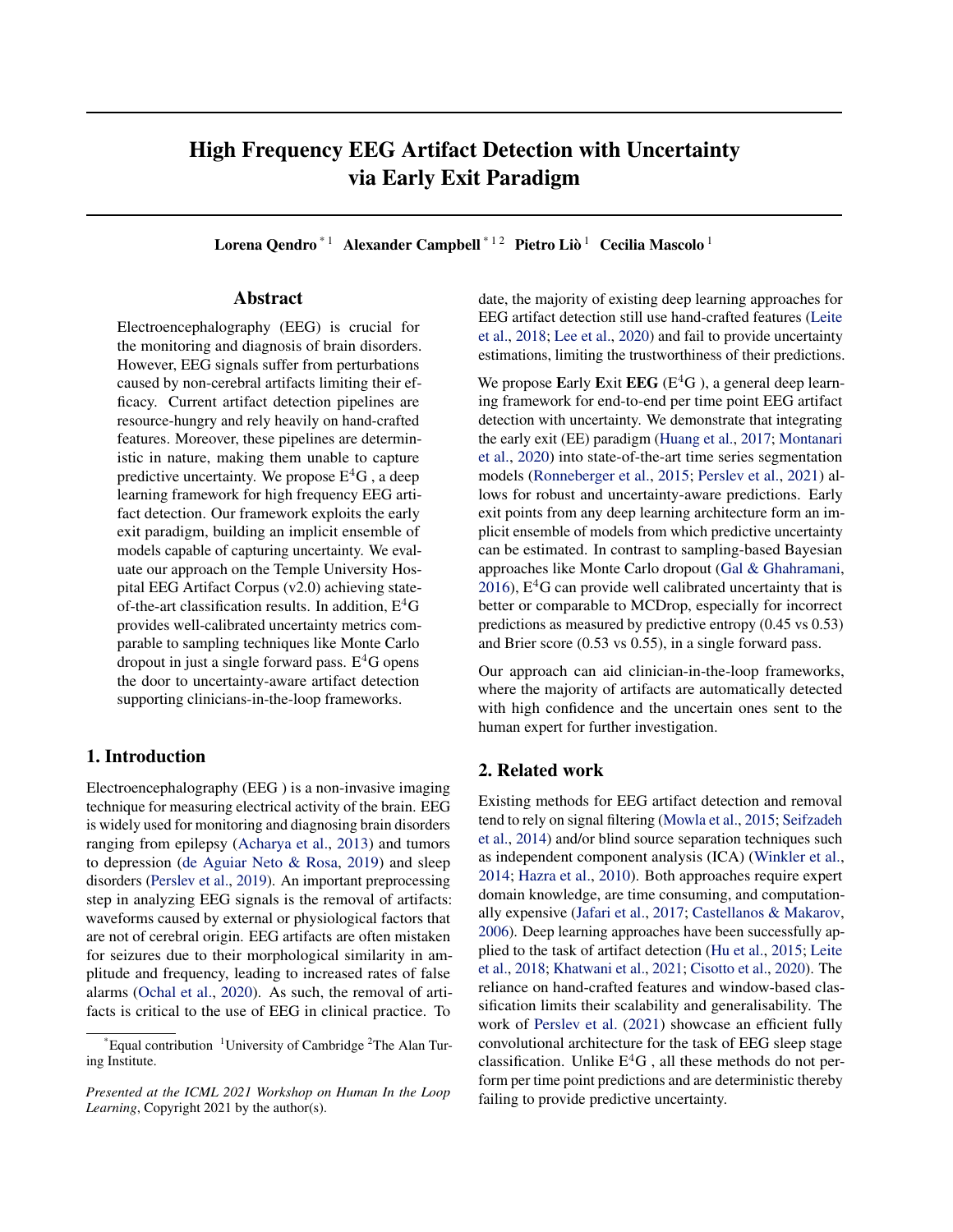(a) Eye movement, exit 1 (b) Muscle movement, exit 1

(c)Eye movement, exit 5 (d) Muscle movement, exit 5

Figure 3.Per time point EEG artifact predictions for Exits 1 and 5 within a 10 second window. Figure (a) and (c) show disagreement on how the artifact is distributed across time. Figure (b) and (d) show exit disagreement on the start and end point of the artifact. [Green = Actual, Red = Predicted, Brown = True prediction (Red + Green)]

that is better or comparable to MCDrop, especially for incor-Although we only show two of the exits, Table 3 in Aprect predictions as measured by predictive entropy (0.45 vpendix C.2 shows results for all exits in the ensemble as 0.53) and Brier score (0.53 vs 0.55), without incurring the well as examples of more artifacts. The strength of our computation overhead of the latter framework. Particularly framework is in exploiting exit predictive diversity for better within a medical setting, a highly uncertain false prediction, performance and interpretability through the use of differlike the one provided by  $E_1$ , is more informative for a ent ensemble aggregating strategies such as majority voting, clinician-in-the-loop framework, where uncertain samples model averaging and automatic thresholding which we leave could be transferred to a human expert for further investigafor future work. tion (Leibig et al., 2017).

5. Conclusion

#### 4.4. Recommendations for using predictive uncertainty

Analyzing the results of the individual exits from  $6$  allows for uncertainty-informed decision making. Figure 3a via the EE paradigm. Using the largest publicly available and Figure 3c show an example for an eye movement article artifact dataset, we evaluate our approach on the task fact on a 10 second window. The two exits clearly disagree of artifact detection and demonstrate how uncertainty, via since their predictions (red sections) highlight the presence 4G, can be used to inform decision making. Compared of the artifact in contradicting areas, particularly for the time to the commonly used method of uncertainty quanti capoints furthest away from the true occurrence of the artifaction, Monte Carlo dropout (MCDrop), E performs bet-Given high uncertainty of a false prediction, an automaticient, memory sails allow the providing comparable wellrecommendation can be made for an expert clinician to recalibrated uncertainties in a single forward pass. In addition, view the sample (Gara Rodríguez et al., 2020; Xia et al., 2021). We introduce a general framework for enabling uncertainty quanti cation in any feed-forward deep neural network unlike MCDrop our framework has access to uncertainty within the ensemble during training. Other methods that

On the other hand, Figure 3b and 3d show an example wherigcorporate this functionality tend only to be pure Bayesian the two exits agree over when the majority of a muscle moveapproaches that struggle with under tting at scale and pament artifact occur (brown sections). However, uncertaintyameter ef ciency (Dusenberry et al., 2020). Future work is still apparent over the start and end time of the artifact ill include applying the EE paradigm to other architec-This is valuable information that can be used to automatiures as well as other medical datasets like electronic health cally detect artifact boundaries for downstream removal andecords. We envision extending our framework to exploit interpolation (Yang et al., 2018). the uncertainty during training for adaptive decision making on joint tasks such as interpolation.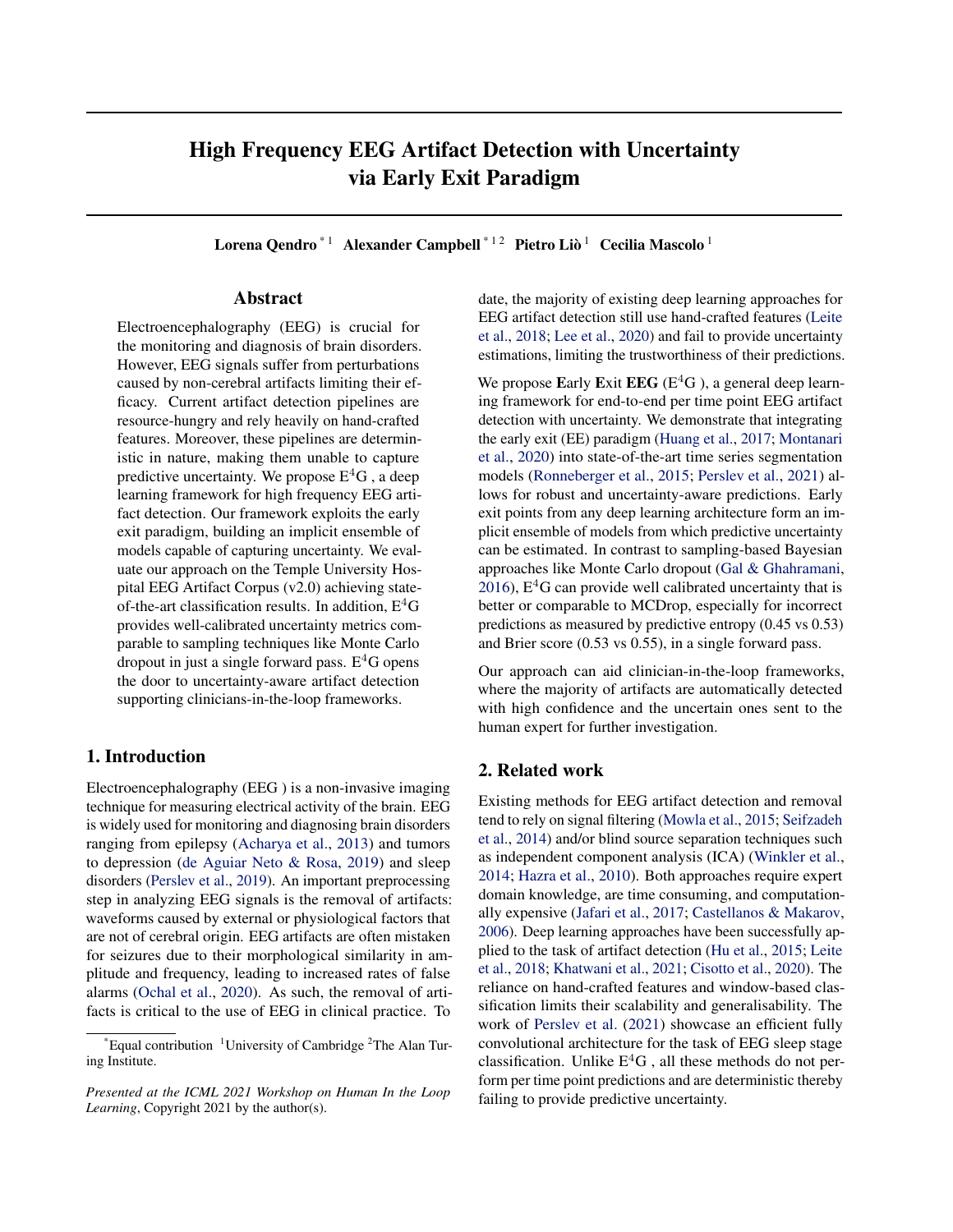### <span id="page-4-0"></span>6. Acknowledgments

This work is supported by Nokia Bell Labs through their donation for the Centre of Mobile, Wearable Systems and Augmented Intelligence, ERC Project 833296 (EAR), as well as The Alan Turing Institute under the EPSRC grant EP/N510129/1.

## References

- Acharya, U. R., Sree, S. V., Swapna, G., Martis, R. J., and Suri, J. S. Automated eeg analysis of epilepsy: a review. *Knowledge-Based Systems*, 45:147–165, 2013.
- Bolukbasi, T., Wang, J., Dekel, O., and Saligrama, V. Adaptive neural networks for fast test-time prediction. *arXiv preprint arXiv:1702.07811*, 2017.
- Castellanos, N. P. and Makarov, V. A. Recovering eeg brain signals: artifact suppression with wavelet enhanced independent component analysis. *Journal of neuroscience methods*, 158(2):300–312, 2006.
- Cheng, J. Y., Goh, H., Dogrusoz, K., Tuzel, O., and Azemi, E. Subject-aware contrastive learning for biosignals. *arXiv preprint arXiv:2007.04871*, 2020.
- Chiu, C.-Y., Hsiao, W.-Y., Yeh, Y.-C., Yang, Y.-H., and Su, A. W.-Y. Mixing-specific data augmentation techniques for improved blind violin/piano source separation. In *2020 IEEE 22nd International Workshop on Multimedia Signal Processing (MMSP)*, pp. 1–6. IEEE, 2020.
- Cisotto, G., Zanga, A., Chlebus, J., Zoppis, I., Manzoni, S., and Markowska-Kaczmar, U. Comparison of attentionbased deep learning models for eeg classification. *arXiv preprint arXiv:2012.01074*, 2020.
- de Aguiar Neto, F. S. and Rosa, J. L. G. Depression biomarkers using non-invasive eeg: A review. *Neuroscience & Biobehavioral Reviews*, 105:83–93, 2019.
- Dusenberry, M., Jerfel, G., Wen, Y., Ma, Y., Snoek, J., Heller, K., Lakshminarayanan, B., and Tran, D. Efficient and scalable bayesian neural nets with rank-1 factors. In *International conference on machine learning*, pp. 2782– 2792. PMLR, 2020.
- Gal, Y. and Ghahramani, Z. Bayesian convolutional neural networks with bernoulli approximate variational inference. *arXiv preprint arXiv:1506.02158*, 2015.
- Gal, Y. and Ghahramani, Z. Dropout as a bayesian approximation: Representing model uncertainty in deep learning. In *international conference on machine learning*, pp. 1050–1059, 2016.
- García Rodríguez, C., Vitrià, J., and Mora, O. Uncertaintybased human-in-the-loop deep learning for land cover segmentation. *Remote Sensing*, 12(22):3836, 2020.
- Hamid, A., Gagliano, K., Rahman, S., Tulin, N., Tchiong, V., Obeid, I., and Picone, J. The temple university artifact corpus: An annotated corpus of eeg artifacts. In *2020 IEEE Signal Processing in Medicine and Biology Symposium (SPMB)*, pp. 1–4. IEEE, 2020.
- Hazra, B., Roffel, A., Narasimhan, S., and Pandey, M. Modified cross-correlation method for the blind identification of structures. *Journal of Engineering Mechanics*, 136(7): 889–897, 2010.
- Hu, J., Wang, C.-s., Wu, M., Du, Y.-x., He, Y., and She, J. Removal of eog and emg artifacts from eeg using combination of functional link neural network and adaptive neural fuzzy inference system. *Neurocomputing*, 151: 278–287, 2015.
- Huang, G., Chen, D., Li, T., Wu, F., van der Maaten, L., and Weinberger, K. Q. Multi-scale dense networks for resource efficient image classification. *arXiv preprint arXiv:1703.09844*, 2017.
- Isensee, F., Petersen, J., Kohl, S. A., Jäger, P. F., and Maier-Hein, K. H. nnu-net: Breaking the spell on successful medical image segmentation. *arXiv preprint arXiv:1904.08128*, 1:1–8, 2019.
- Jafari, A., Gandhi, S., Konuru, S. H., Hairston, W. D., Oates, T., and Mohsenin, T. An eeg artifact identification embedded system using ica and multi-instance learning. In *2017 IEEE International Symposium on Circuits and Systems (ISCAS)*, pp. 1–4. IEEE, 2017.
- Khatwani, M., Rashid, H.-A., Paneliya, H., Horton, M., Waytowich, N., Hairston, W. D., and Mohsenin, T. A flexible multichannel eeg artifact identification processor using depthwise-separable convolutional neural networks. *ACM Journal on Emerging Technologies in Computing Systems (JETC)*, 17(2):1–21, 2021.
- Kingma, D. P. and Ba, J. Adam: A method for stochastic optimization. *arXiv preprint arXiv:1412.6980*, 2014.
- Lee, S. S., Lee, K., and Kang, G. Eeg artifact removal by bayesian deep learning & ica. In *2020 42nd Annual International Conference of the IEEE Engineering in Medicine & Biology Society (EMBC)*, pp. 932–935. IEEE, 2020.
- Leibig, C., Allken, V., Ayhan, M. S., Berens, P., and Wahl, S. Leveraging uncertainty information from deep neural networks for disease detection. *Scientific reports*, 7(1): 1–14, 2017.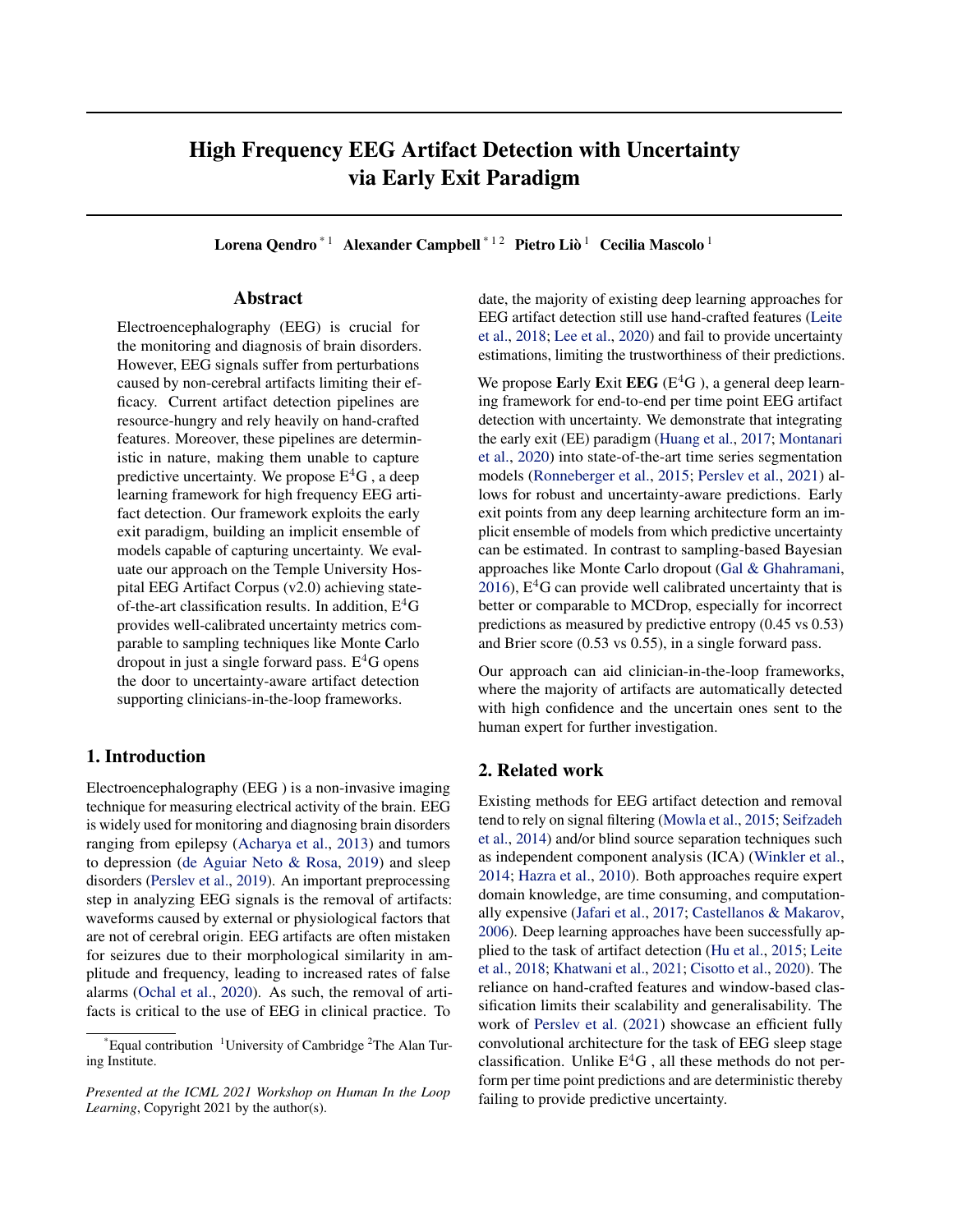- <span id="page-5-0"></span>Leite, N. M. N., Pereira, E. T., Gurjão, E. C., and Veloso, L. R. Deep convolutional autoencoder for eeg noise filtering. In *2018 IEEE International Conference on Bioinformatics and Biomedicine (BIBM)*, pp. 2605–2612. IEEE, 2018.
- Montanari, A., Sharma, M., Jenkus, D., Alloulah, M., Qendro, L., and Kawsar, F. eperceptive: energy reactive embedded intelligence for batteryless sensors. In *Proceedings of the 18th Conference on Embedded Networked Sensor Systems*, pp. 382–394, 2020.
- Mowla, M. R., Ng, S.-C., Zilany, M. S., and Paramesran, R. Artifacts-matched blind source separation and wavelet transform for multichannel eeg denoising. *Biomedical Signal Processing and Control*, 22:111–118, 2015.
- Ochal, D., Rahman, S., Ferrell, S., Elseify, T., Obeid, I., and Picone, J. The temple university hospital eeg corpus: Annotation guidelines. *Institute for Signal and Information Processing Report*, 1(1), 2020.
- Ovadia, Y., Fertig, E., Ren, J., Nado, Z., Sculley, D., Nowozin, S., Dillon, J. V., Lakshminarayanan, B., and Snoek, J. Can you trust your model's uncertainty? evaluating predictive uncertainty under dataset shift. *arXiv preprint arXiv:1906.02530*, 2019.
- Paszke, A., Gross, S., Massa, F., Lerer, A., Bradbury, J., Chanan, G., Killeen, T., Lin, Z., Gimelshein, N., Antiga, L., et al. Pytorch: An imperative style, high-performance deep learning library. *arXiv preprint arXiv:1912.01703*, 2019.
- Perslev, M., Jensen, M. H., Darkner, S., Jennum, P. J., and Igel, C. U-time: A fully convolutional network for time series segmentation applied to sleep staging. *arXiv preprint arXiv:1910.11162*, 2019.
- Perslev, M., Darkner, S., Kempfner, L., Nikolic, M., Jennum, P. J., and Igel, C. U-sleep: resilient high-frequency sleep staging. *NPJ digital medicine*, 4(1):1–12, 2021.
- Qendro, L., Chauhan, J., Ramos, A. G. C., and Mascolo, C. The benefit of the doubt: Uncertainty aware sensing for edge computing platforms. *arXiv preprint arXiv:2102.05956*, 2021a.
- Qendro, L., Ha, S., de Jong, R., and Maji, P. Stochasticshield: A probabilistic approach towards training-free adversarial defense in quantized cnns. *arXiv preprint arXiv:2105.06512*, 2021b.
- Ronneberger, O., Fischer, P., and Brox, T. U-net: Convolutional networks for biomedical image segmentation. In *International Conference on Medical image computing and computer-assisted intervention*, pp. 234–241. Springer, 2015.
- Scardapane, S., Scarpiniti, M., Baccarelli, E., and Uncini, A. Why should we add early exits to neural networks? *Cognitive Computation*, 12(5):954–966, 2020.
- Seifzadeh, S., Faez, K., and Amiri, M. Comparison of different linear filter design methods for handling ocular artifacts in brain computer interface system. *Journal of Computer & Robotics*, 7(1):51–56, 2014.
- Shahzad, R. K. and Lavesson, N. Comparative analysis of voting schemes for ensemble-based malware detection. *Journal of Wireless Mobile Networks, Ubiquitous Computing, and Dependable Applications*, 4(1):98–117, 2013.
- Svantesson, M., Olausson, H., Eklund, A., and Thordstein, M. Virtual eeg-electrodes: Convolutional neural networks as a method for upsampling or restoring channels. *Journal of Neuroscience Methods*, 355:109126, 2021.
- Taghanaki, S. A., Zheng, Y., Zhou, S. K., Georgescu, B., Sharma, P., Xu, D., Comaniciu, D., and Hamarneh, G. Combo loss: Handling input and output imbalance in multi-organ segmentation. *Computerized Medical Imaging and Graphics*, 75:24–33, 2019.
- Winkler, I., Brandl, S., Horn, F., Waldburger, E., Allefeld, C., and Tangermann, M. Robust artifactual independent component classification for bci practitioners. *Journal of neural engineering*, 11(3):035013, 2014.
- Xia, T., Han, J., Qendro, L., Dang, T., and Mascolo, C. Uncertainty-aware covid-19 detection from imbalanced sound data. *arXiv preprint arXiv:2104.02005*, 2021.
- Yang, B., Duan, K., Fan, C., Hu, C., and Wang, J. Automatic ocular artifacts removal in eeg using deep learning. *Biomedical Signal Processing and Control*, 43:148–158, 2018.